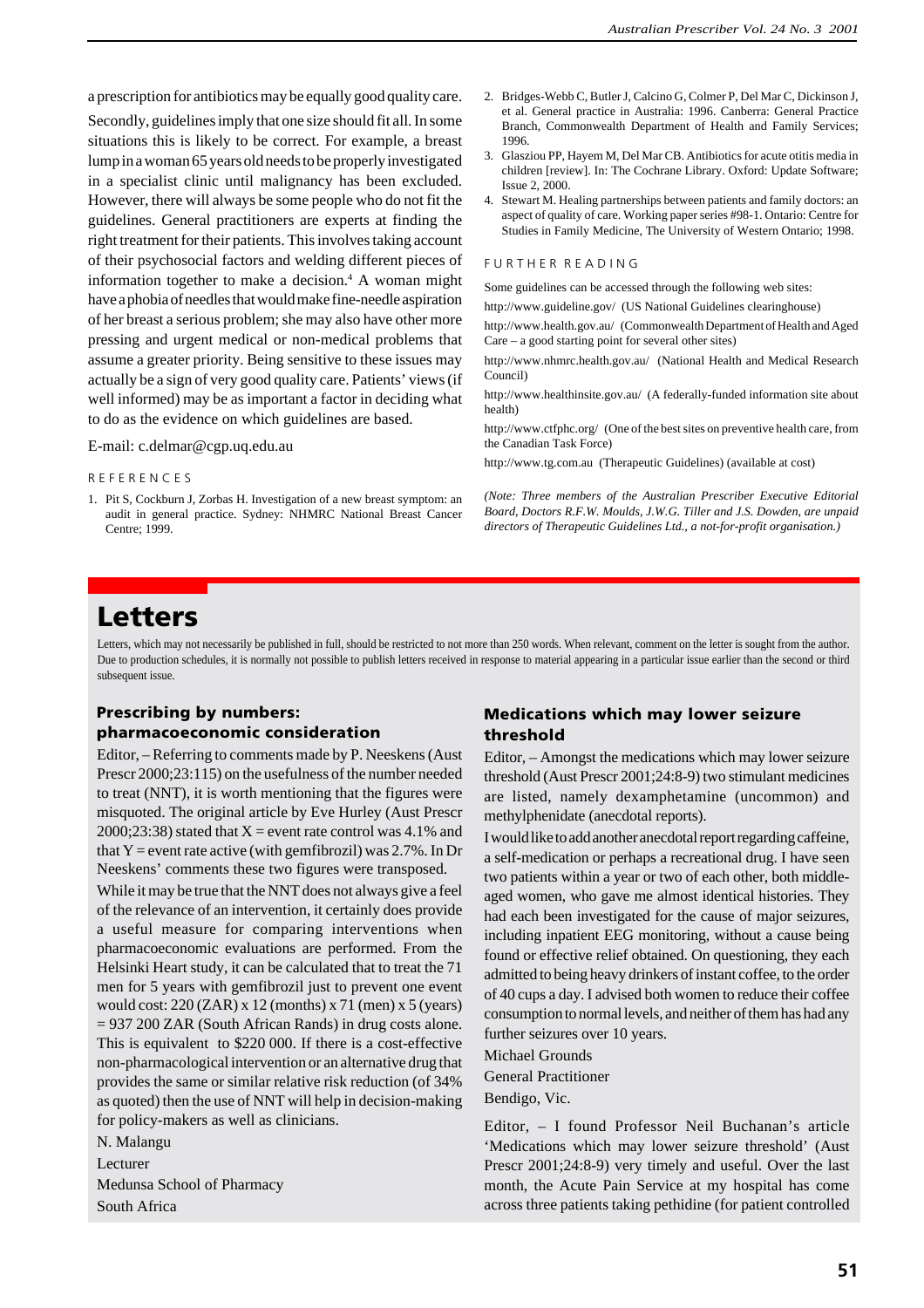analgesia) who have exhibited signs of seizure activity (twitching, anxiety etc.). None actually fitted and none had a previous history of epilepsy.

We see this problem from time to time but not with this sort of frequency. Interestingly, at least two and possibly all of the patients were also on tramadol, a drug with mixed opioid agonist and serotonin/noradrenaline reuptake inhibitor activity. The product information for tramadol suggests that it should be included in Professor Buchanan's list, and perhaps particular caution is required when considering the combined use of tramadol with pethidine.

John Loadsman

Staff Specialist Department of Anaesthetics Royal Prince Alfred Hospital

Camperdown, NSW

# **Economy class syndrome**

Editor, – There has recently been a multitude of communications in the media describing 'economy class' syndrome. I believe it is important to know that this disease is not exclusive and can also occur in upper class travellers. They also need prophylactic measures. Here is a brief case history:

A 72-year-old man in good health and without varicose veins flew business class to Sicily. He had a one hour stop in Bangkok and two hours in Rome. On descending in Rome, he felt a 'discomfort in his foot'. Some two days later, a Sicilian doctor diagnosed a deep vein thrombosis. The patient was given daily injections in his 'abdomen' for two weeks to 'thin the blood'. His symptoms soon subsided and on his return to Sydney two months later, no clinical signs remained and sonogram showed free venous flow in the leg. This case history has justified my policy of handing my patients a small article on the venous circulation and thrombosis before their trip. I advise on hydration and mobilisation of legs, suggest anti-embolism stockings, particularly for women on oral contraceptives and/or hormone replacement therapy, and prescribe low-dose aspirin for two day before and a day after the trip.

George Weisz Orthopaedic Surgeon Bondi Junction, NSW

# **Drug treatment for opioid dependence**

Editor, – The author of 'Drug treatment for opioid dependence' (Aust Prescr 2001;24:4-6) refers to the term dependence as if there is only one possible meaning. However, there are two forms of dependence. One is where the opioid receptors require an opioid to prevent withdrawal effects – *physical* dependence – and the other is a *psychological* dependence whereby illicit opioid users use opioids but are not physically dependent. It is acknowledged that most, if not all, physically dependent people would have been psychologically dependent at some stage and may still be so. Which group is the author referring to? Does the author imply that there are 70 000

heroin users that are physically dependent or are some of these users not physically but psychologically dependent? Our research into methadone reveals a wide and unpredictable half-life ranging from as little as four hours to as long as four days. The author states that methadone for maintenance need only be given once a day. This does not correlate with the variable half-life of methadone and may be one of the reasons that methadone given once a day fails in about 15% of patients. If the half-life is short, it would be possible to treat that person with a large once-daily methadone dose but from a pharmacological perspective they may well do better with a smaller dose given more frequently, more in line with the half-life of methadone. From the practical perspective this equates to twice daily. This approach has been verified when using methadone for pain control.

Associate Professor D.A. Cherry and Associate Professor G.K. Gourlay Pain Management Unit Flinders Medical Centre Bedford Park, SA

# *Dr Alex Wodak, author of 'Drug treatment for opioid dependence', comments:*

Professors Cherry and Gourlay argue that physical and psychological forms of drug dependence should be considered separately. While contemporary definitions of 'drug dependence' by reputable authorities abound, most now regard the physical and psychological components of drug dependence as inseparable. The operational definitions used today are mainly derived from the DSM-IV and ICD-10 classifications of diseases. The estimate of more than 70 000 severely dependent heroin users in Australia was based on a unitary rather than a dualistic notion of drug dependence.

The wide variation in methadone plasma half-life, rightly emphasised by Professors Cherry and Gourlay, seems more of a problem for analgesia than for the management of heroin dependence. Even if twice-daily administration was preferable for methadone treatment, the need for supervised administration for the vast majority makes this option logistically unfeasible. Twice-daily supervised methadone administration does have a role for a small minority. For the vast majority of heroin-dependent persons seeking help, methadone treatment achieves substantial benefits with few adverse effects.

# **Iodine deficiency**

Editor, – I am an endocrine surgeon working with a diverse overseas-born population. I have been checking the iodine nutritional status of my goitre patients recently, as iodine deficiency may be more common in Australia than previously thought. Only two or three patients out of 54 tested with normal iodine levels on 24-hour urinary iodine testing. One notable exception was a patient with 45 times the normal daily excretion. On questioning, she had not had recent IV contrast media or amiodarone, but had consumed a herbal cough mixture. The contents of the medicine are unclear.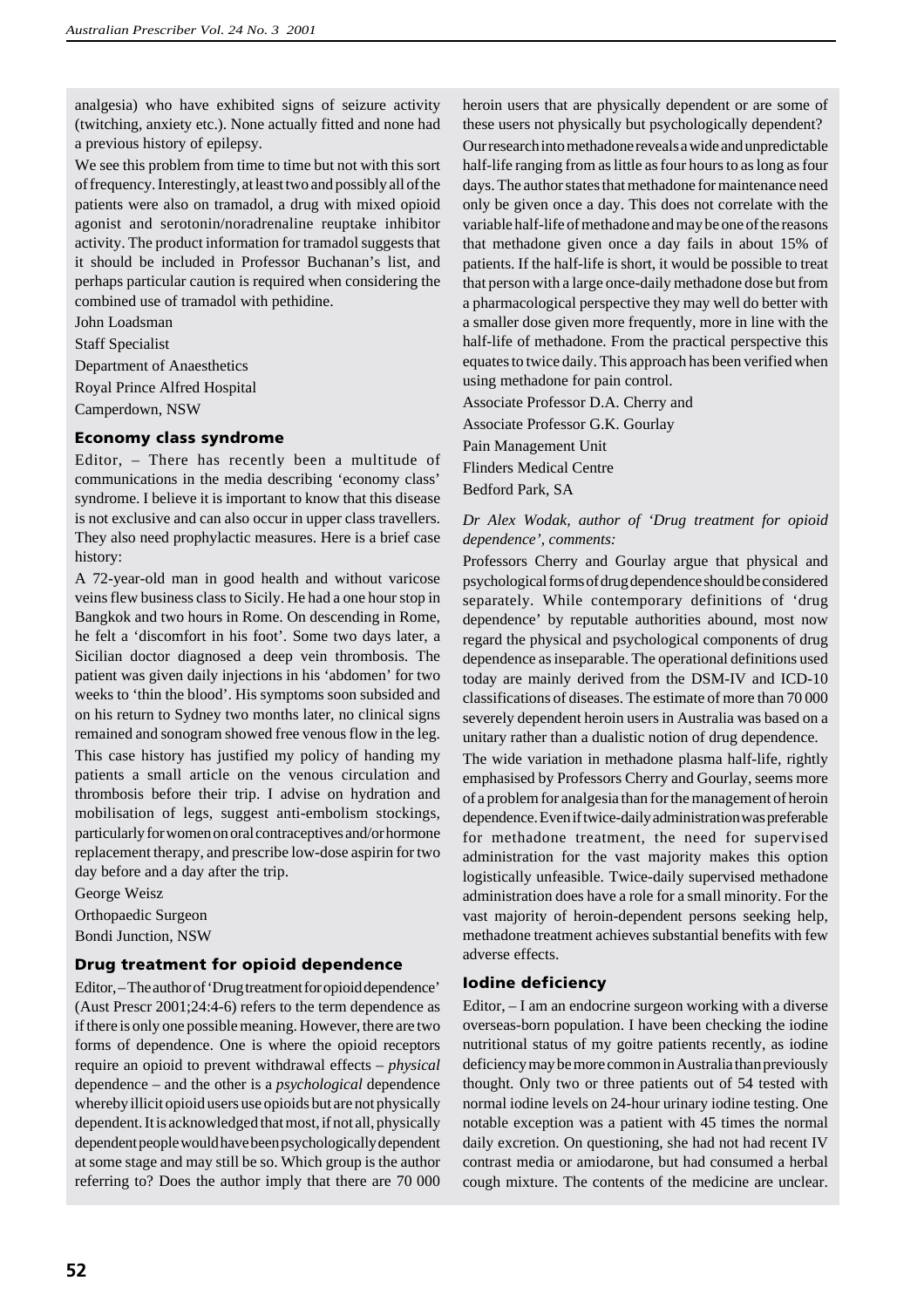Iodine does not appear to be listed on the box. The dose of half to one tablespoon without reference to frequency or age concerns me. Prescribers (and patients) need to be aware that herbal remedies can be hazardous. Patients with pre-existing goitre can become thyrotoxic if exposed to even a modest supranormal iodine load. Those with thyroid cancer who are given iodine by well-meaning naturopaths may delay or reduce the effectiveness of radioactive iodine therapy.

Peter Campbell

Endocrine Surgeon Liverpool, NSW

# **Bisphosphonates – clinical applications in osteoporosis**

Editor, – At last some common sense seems to be finding its way into medical thinking. Professor John Marley assures us of what we have all known at the back of our minds: that efficacy is not the same as effectiveness (Aust Prescr 2000;23:114-5). We have heard so much about evidencebased medicine and Cochrane reviews that we have barely escaped the conclusion that evidence-based, statistically sanctified, Cochrane-metanalysed\* medicine is the *only* proper kind for us to practise. In the real world we are not free, as trial-makers are, to exclude patients because of age or concurrently taken drugs or comorbidities, so we have to use a little of that ancient virtue intuition when grappling with many problems.

Another improvement is that we are being given absolute risks along with 'risk reduction ratios'. The latter, of course, are the selling ploys of the drug companies – they seem so persuasive! Without the corresponding absolute risks they are virtually meaningless, and no basis for clinical decisions. The derivative parameter 'number needed to treat' (NNT), admirably set out in the article on bisphosphonates (Aust Prescr 2000;23:133-6), is much more useful. However, there are grave ambiguities: is the NNT based on the number of people to whom the doctor says 'I intend to treat you with a daily dose of Bonehardna for five years', or the number who actually comply with the treatment regimen? And is it the lifetime NNT or does it apply to a time-span such as a year? These points need to be stated.

Lastly, I have struggled to find meaning in the sentence: 'Increases were 4.3% greater than placebo in the lumbar spine, 2.8% in the femoral neck ...' (p.134, col. 2). 4.3% of what? If the placebo produced 100 units of improvement, did the risedronate produce 104.3? This is what the words seem to mean (and again, in how much time?), but it is hardly a strong recommendation, since the placebo is likely to have produced a negative benefit. Or does it mean something else? If it does, why not say so?

Alasdair Livingston

Surgeon

Mitcham, SA

\* I decline to use the horrible word 'meta-analysis'. The Greeks had no qualms about eliding two or more prefixes together, and if we borrow their language, nor should we. *Associate Professor Peter Ebeling, author of 'Bisphosphonates – clinical applications in osteoporosis', comments:*

I would like to thank Dr Livingston for his comments on 'Bisphosphonates – clinical applications in osteoporosis'. I agree with Dr Livingston that the absolute risk of an outcome is more important than the relative risk reduction, particularly when considering an individual patient's treatment. The duration of treatment required to calculate the number needed to treat appears in the tables and is for five years' and three years' treatment with alendronate and risedronate, respectively, in women with postmenopausal osteoporosis and at least one baseline vertebral fracture. For osteoporotic women without vertebral fractures, the number needed to treat was calculated for only four years of treatment with alendronate – as the data for the risedronate hip fracture study<sup>1</sup> had not been published at the time of preparation of the manuscript.

Regarding the changes in bone density in the risedronate fracture study, the differences between the treatment and placebo groups represent changes from baseline at three years, expressed as a percentage. In the placebo group small significant increases or decreases in bone density from baseline were seen depending on the skeletal site measured. Thus, treatment with calcium  $1000$  mg per day  $+/-$  vitamin D in the placebo group for three years resulted in a 1.1% increase in spinal bone density, but did not prevent bone loss from femoral sites in postmenopausal women with osteoporosis.

#### R E F E R E N C E

1. Hip Intervention Program Study Group. Effect of risedronate on the risk of hip fracture in elderly women. N Engl J Med 2001;344:333-40.

### **Stopping antidepressants**

Editor, – The article 'Stopping antidepressants' (Aust Prescr 2001;24:13-5) brings together many practical discussion points for pharmacists to reinforce the medical practitioner's treatment. However, in listing the factors influencing the decision to stop treatment, a significant omission as a factor is the continuing presence or otherwise of the trigger(s) which contributed to the original depression.

John Williams Pharmacist Mosman, NSW

### *Professor Isaac Schweitzer and Kay Maguire, authors of 'Stopping antidepressants', comment:*

Mr Williams raises the role of triggers in precipitating and perpetuating a depressive disorder. This area remains somewhat controversial and each individual case must be considered in its overall context. Judgement is often required which can be difficult and complex. Did the depressive illness itself result in the difficult psychosocial situation of the patient or did psychosocial factors play a role in bringing on the illness? These are central questions which must be considered.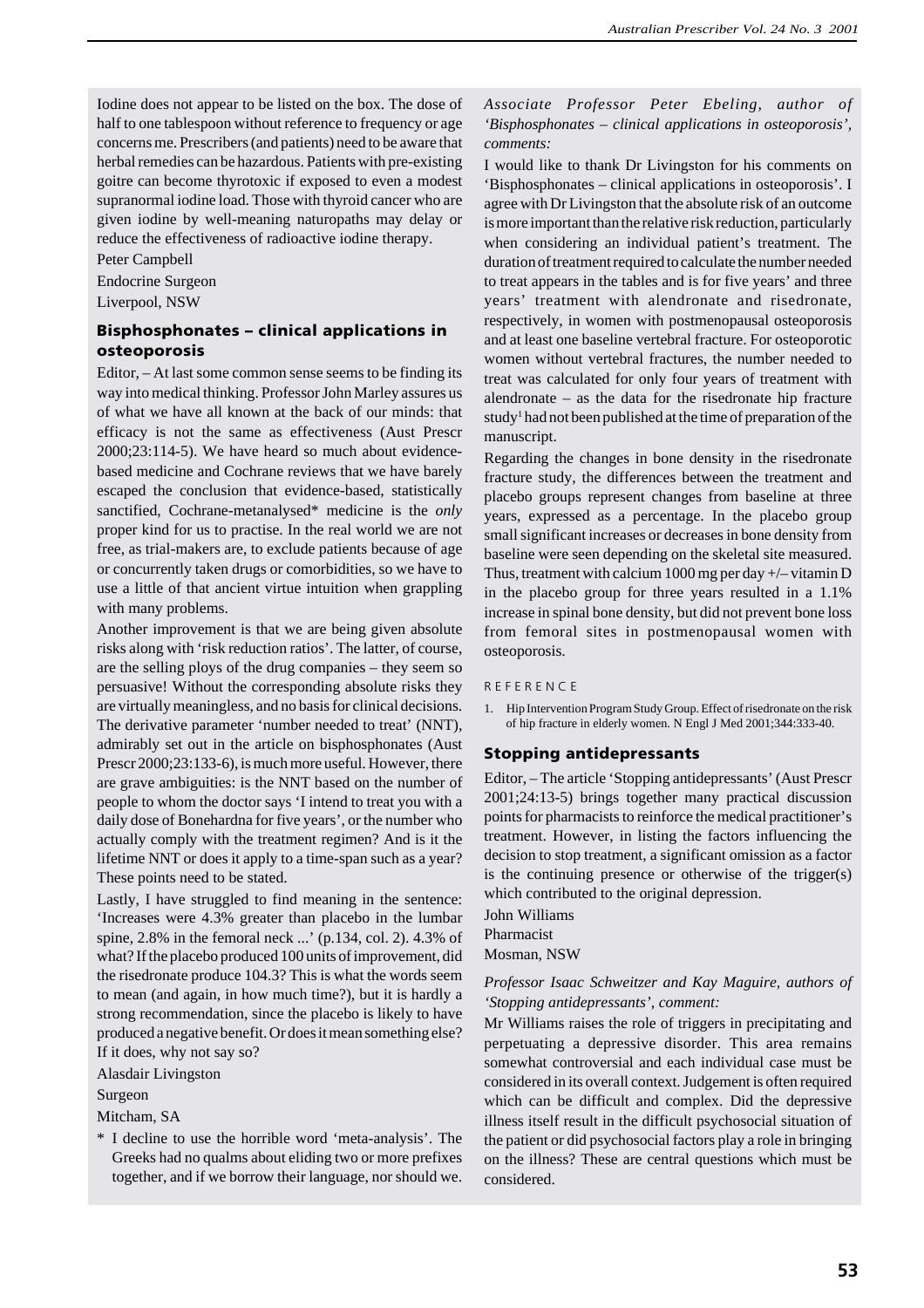### **Prevention of endocarditis**

Editor, – As a dentist, I am particularly concerned with guidelines for the prevention of endocarditis. The new Antibiotic Guidelines<sup>1</sup> differ from previous editions by giving only one set of recommendations for patients with cardiac lesions, which predispose them to infective endocarditis. These include congenital or rheumatic heart disease, a previous episode of endocarditis, and the presence of prosthetic heart valves. In previous editions there were guidelines for low-risk patients (those suffering from congenital or rheumatic heart disease) and for high-risk patients (those with prosthetic heart valves or a previous episode of endocarditis).2 The prophylaxis for low-risk patients was 3 g oral amoxycillin given one hour before dental treatment. For high-risk patients this was supplemented with gentamicin 2 mg/kg.

In the new edition the dose of amoxycillin is reduced to 2 g and there is no additional drug for high-risk patients. I am unhappy about the omission of the category of high-risk patients because I am aware of three cases where oral amoxycillin failed to prevent the occurrence of endocarditis. A recent British paper<sup>3</sup> continues to advocate a supplementary antibiotic for high-risk patients.

The editors of the Antibiotic Guidelines do not explain these changes. They state 'Consensus is currently changing and these recommendations are based upon current international practice'. It would seem that on the whole the guidelines of the American Heart Association<sup>4</sup> were followed. Would it not be more logical to base the new recommendations on an analysis of case histories? One way of approaching this difficult subject would be by analysing instances where previous recommendations for prevention had failed. Unfortunately there is no central body responsible for listing such failures. The last such study<sup>5</sup> was published in 1982. We can only ascertain whether the prophylactic measures suggested by various authorities are effective or not, if records are kept.

It is unfortunate that guidelines for the prevention of endocarditis differ from country to country. I agree with the suggestion that we should have uniform guidelines throughout the world.<sup>6</sup>

E.H. Ehrmann

Senior Fellow

School of Dental Science

Faculty of Medicine, Dentistry and Health Science

University of Melbourne

### Melbourne

#### R E F E R E N C E S

- 1. Writing Group for Therapeutic Guidelines: Antibiotic. Therapeutic Guidelines: Antibiotic. Version 11. Melbourne: Therapeutic Guidelines Limited; 2000.
- 2. Writing Group for Therapeutic Guidelines: Antibiotic. Therapeutic Guidelines: Antibiotic. Edition 10. Melbourne: Therapeutic Guidelines Limited; 1998.
- 3. Seymour RA, Lowry R, Whitworth JM, Martin MV. Infective endocarditis, dentistry and antibiotic prophylaxis; time for a rethink? Br Dent J 2000;189:610-6.
- 4. Dajani AS, Taubert KA, Wilson W, Bolger AF, Bayer A, Ferrieri P, et al. Prevention of bacterial endocarditis. Recommendations by the American Heart Association. JAMA 1997;277:1794-801.
- 5. Durack DT, Bisno AL, Kaplan EL. Analysis of 52 cases of apparent failure of endocarditis prophylaxis. Circulation 1982;66(Suppl II):102.
- 6. Durack DT. Prevention of infective endocarditis. N Engl J Med 1995;332:38-44.

### *Professor W. John Spicer, Chairman, and Dr David Looke, Member, Writing Group for Antibiotic Guidelines, comment:*

We empathise with Dr Ehrmann's difficulties. These difficulties stem from one currently insuperable problem in writing guidelines for endocarditis prophylaxis; there are no accurate, quantitative data on:

- the risks of particular procedures
- the risks of particular cardiac lesions
- the results of particular antibiotic regimens.

The Antibiotic Guidelines have been evidence-based for over 20 years, but in endocarditis prophylaxis, the evidence is like the Dead Sea Scrolls. It is fragmentary, imperfect, capable of various interpretations, or (mainly) missing! Another problem in countries like Australia is that it is difficult logically or medicolegally to differ from major overseas guidelines when there are no data to show whether the outcomes of a different Australian recommendation would be similar, better or worse.

To address Dr Ehrmann's specific difficulties:

- 1. There is no good evidence to continue the practice of low-risk/high-risk stratification.
- 2. Three grams of amoxycillin was recommended originally simply because of the availability of that formulation. Pharmacokinetic data show that 2 g is enough. Certainly, 3 g is too much for some patients to tolerate. Whether or not a second dose would prevent endocarditis not prevented by a single dose, is pure conjecture.
- 3. There is no good evidence that gentamicin is necessary or effective in prophylaxis (as distinct from treatment). We have therefore moved towards the American and British recommendations.

Dr Ehrmann's comments are welcome and constructive. In this area with so little hard evidence, opinion must be gathered, weighed and synthesised into coherent recommendations. Variation is acceptable if good reasons and particular circumstances exist. Compromise is inevitable, and disagreement predictable.

### **Take as directed', whatever that means** '

Editor, – I refer to the article ' "Take as directed", whatever that means' (Aust Prescr 2000;23:103-4).

In South Australia 'that' means the prescription is invalid. Regulations under the Controlled Substances Act require that prescriptions be legible and include *specific* directions. In most instances the problem is resolved by reference to prescription records and discussion with the patient, to avoid forcing the patient to return to the doctor to have the prescription corrected.